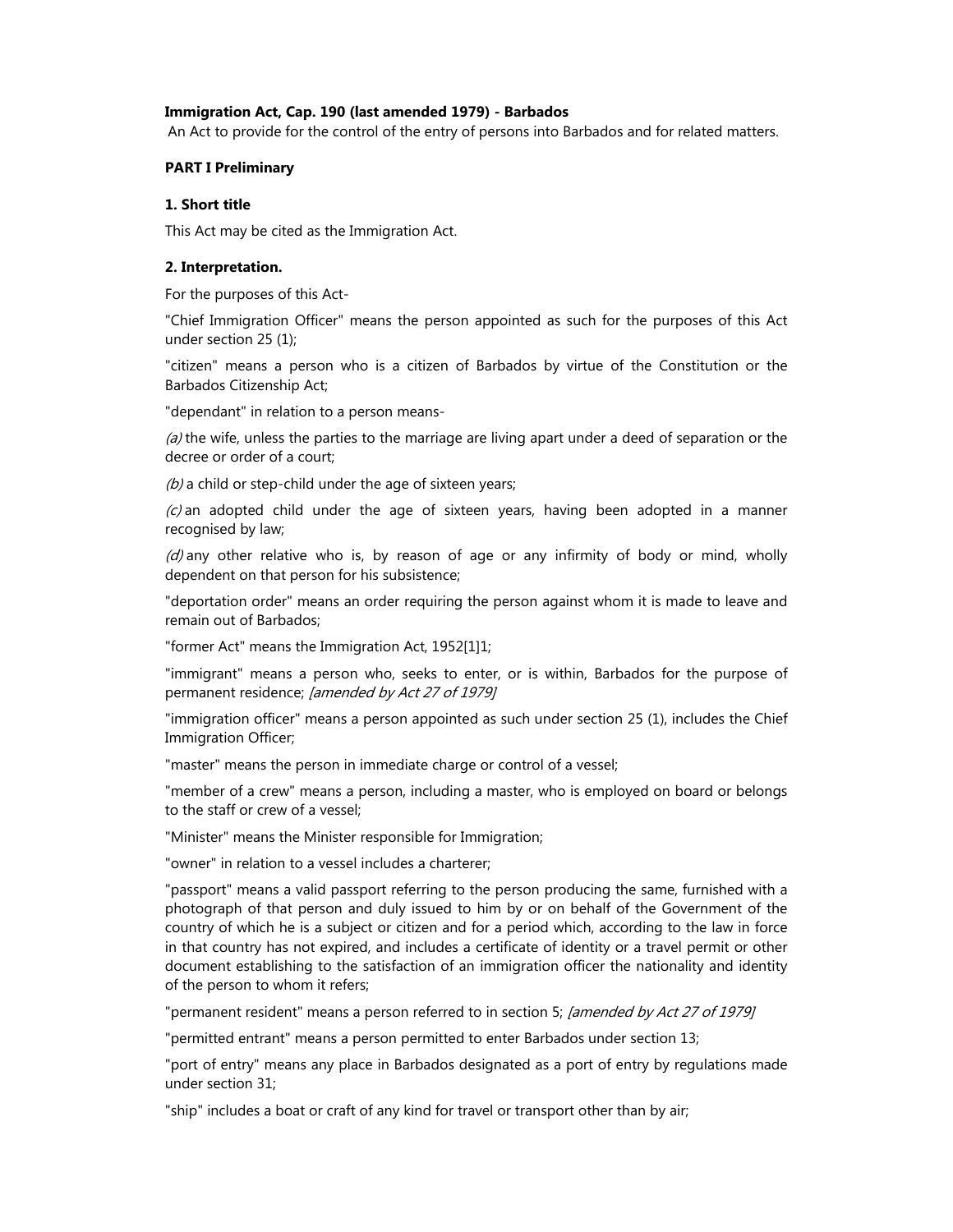"vessel" means any ship, aircraft or other means of travel by sea or air;

"work permit" means a permit granted by the Minister under section 17 (1).

## **PART II Entry into Barbados**

#### **3. Immigrants.**

Subject to this Act, no person may enter Barbados as an immigrant, or, being present in Barbados, remain therein as an immigrant.

### **4. Right to enter Barbados.**

(1)A citizen has the right to enter Barbados.

(2)A permanent resident shall, so long as he continues to be permanent resident, be permitted to enter Barbados.

(3)The Minister may prohibit the entry into Barbados of any person other than a citizen or a permanent resident.

[amended by Act 27 of 1979]

## **5. Qualification for status of permanent resident.**

(1)A person to whom section 3 or 6 of the Constitution applies is entitled upon application in the prescribed form, to be registered as a permanent resident.

(2)Subject to section 5A, the following persons, not being citizens or persons to whom section 3 or 6 of the Constitution applies, are entitled, upon application in the prescribed form, to be registered as permanent residents, namely,

#### $(a)$  a permitted entrant who

(i)applies for and is granted by the Minister the status of immigrant in accordance with section 6 and after becoming an immigrant resides in Barbados for a period of not less than 5 years, or

(ii)is the husband of a person who is a citizen by birth or by descent; and

 $(b)$  a person who applies for and is granted by the Minister permission to become a permanent resident in accordance with section 32(1).

(3)In computing the period of residence required for the acquisition of the status of permanent resident, no period may be counted during which a person

 $(a)$  is confined to a prison or is an inmate of a hospital for treatment of leprosy or mental disorder; or

(b) remains in Barbados after

(i)a deportation order, or

(ii)an order under the Expulsion of Undesirables Act,

has been made against him and before that order is executed or he voluntarily leaves Barbados.

(4)Any person who, before the commencement of the Immigration (Amendment) Act, 1979, was granted the status of resident shall be deemed to have been granted the status of permanent resident.

[amended by Act 27 of 1979]

#### **5A. Refusal of status of permanent resident.**

The Minister may refuse to grant the status of permanent resident to an applicant referred to in section 5 upon being satisfied that the applicant is or has been engaged in activities, whether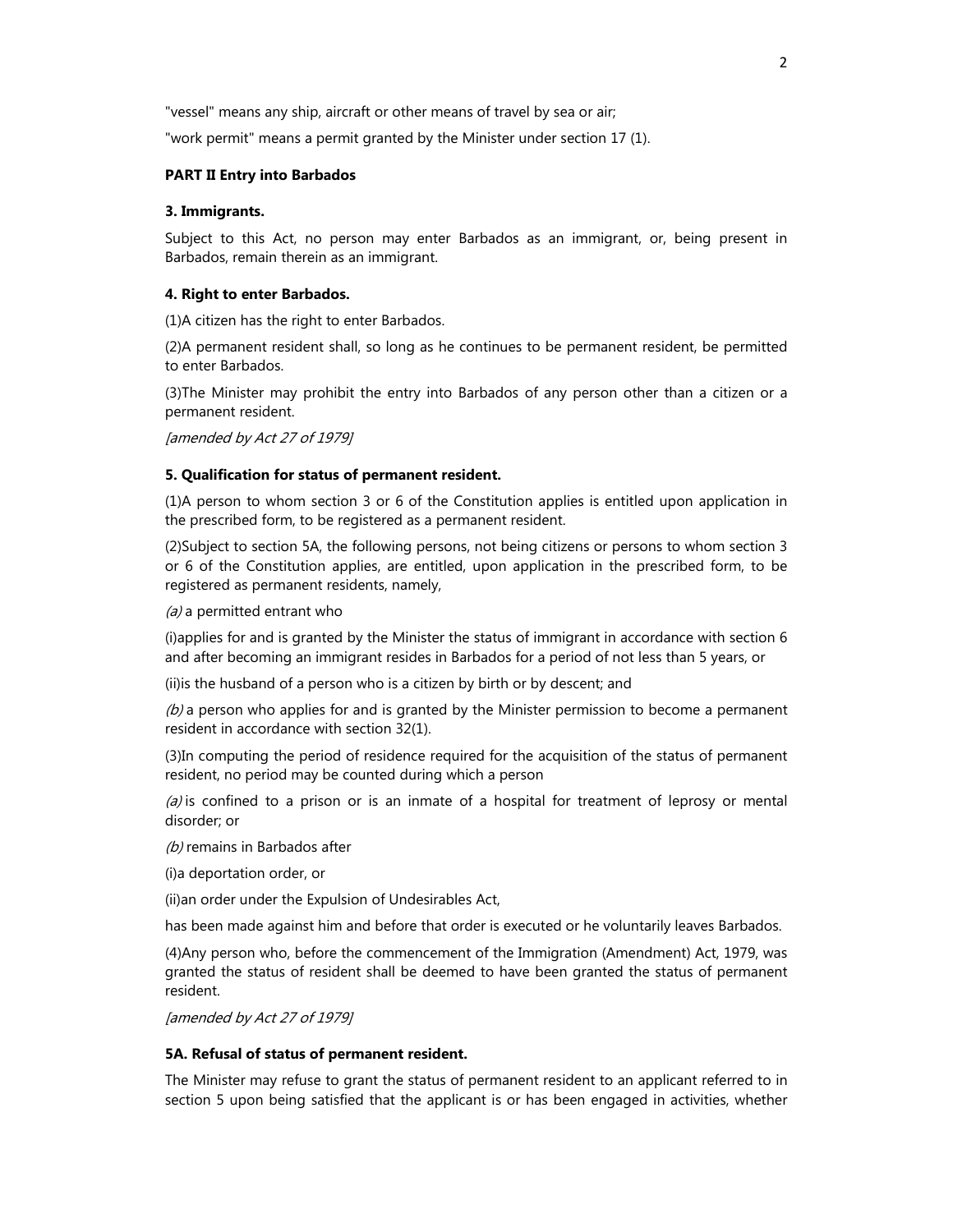within or outside Barbados that, in the opinion of the Minister, are prejudicial to the safety of Barbados or the maintenance of law, public order and good government in Barbados.

[amended by Act 27 of 1979]

### **6. Qualification for status of immigrant.**

Subject to this Act and the regulations, a permitted entrant who,

(a) by reason of his education, occupational qualifications, personal history, employment record, training, skills or other special qualifications

(i) is in employment on a full time basis in the public service, the service of a statutory board or a government agency,

(ii) has established himself successfully in Barbados in a profession, trade, business or agricultural enterprise, or

(iii) is likely to establish himself successfully in Barbados in profession, trade, business or agricultural enterprise and has sufficient means to support and maintain himself and his dependants in Barbados until he has so established himself;

 $(b)$  is a child under the age of 18 years whose father or mother

(i) is a permanent resident or a citizen of Barbados residing in Barbados,

(ii) establishes parenthood of that child to the satisfaction of the Minister, and

(iii) is willing and able to provide for that child's care and maintenance;

 $(c)$  not being a citizen, is the parent or grandparent of a citizen who resides in Barbados and is willing and able to provide for the care and maintenance of that parent or grandparent; or

 $(d)$  desires to reside in retirement in Barbados and has sufficient means of support to maintain himself support to maintain himself and his dependants,

may, on application to the Minister in the prescribed form, be granted by the Minister permission to become an immigrant.

[amended by Act 27 of 1979]

### **7. Loss of status of resident.**

(1) Subject to subsection (5), a person mentioned in paragraph (a) or (b) of section 5 (2) loses the status of permanent resident if he voluntarily resides outside Barbados for a continuous period of one year, unless he obtains from the Minister a certificate in the prescribed form exempting him from the operation of this section.

(2)A person who the Minister is satisfied is or has been-

(a) engaged in activities detrimental to the security of Barbados; or

 $(b)$  an habitual criminal,

shall be deemed to have lost the status of permanent resident at the time of engaging in such activities or of becoming an habitual criminal.

(3)For the purposes of subsection (2),an habitual criminal is a person who-

 $(a)$  is not less than twenty-five years of age;

 $(b)$  is convicted on indictment of an offence punishable with imprisonment for two years or more; and

 $(c)$  has been convicted n indictment on at least two previous occasions since he attained the age of seventeen years of offences punishable as mentioned in paragraph (b).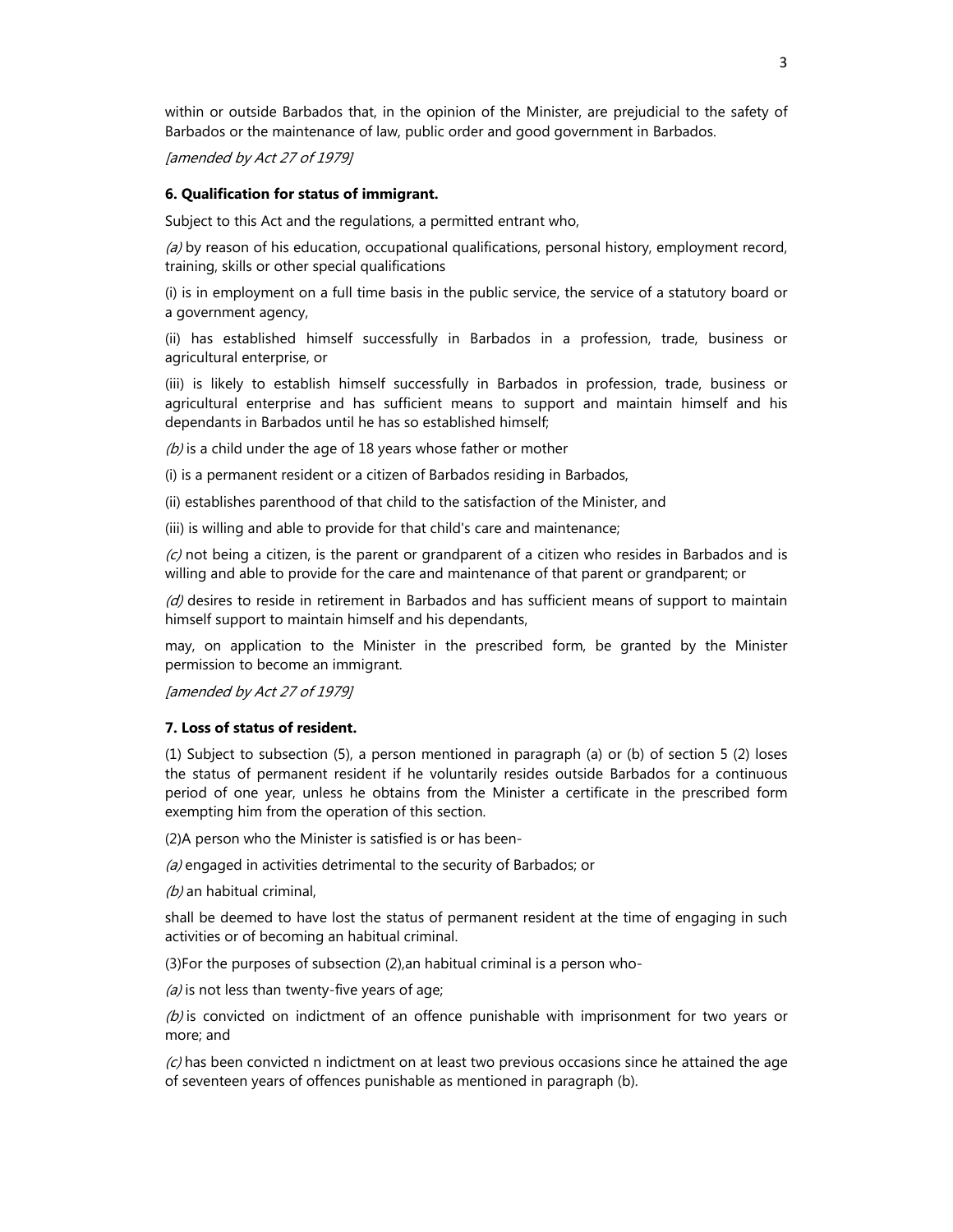(4) The Minister, if he has reasonable grounds for believing that a permanent resident is a person mentioned in paragraphs 3, 4, 5, 6, 7 or 8 of the First Schedule, may declare in writing under his hand that that person has lost the status of permanent resident from such time as is specified in the declaration.

(5)Residence outside Barbados for the purposes of the public service or the diplomatic, consular or other service of the Crown shall not cause the loss of the status of permanent resident.

(6)The Minister may make a deportation order against any person who has lost the status of a permanent resident under this section.

[amended by Act 27 of 1979]

### **8. Prohibited persons.**

(1) Subject to subsection (2), entry into Barbados of the persons described in the First Schedule other than citizens or, subject to section 7, permanent residents, is prohibited. *[amended by Act* 27 of 1979]

(2)The Minister may, in writing under his hand or the hand of a person designated by him, exempt from the operation of subsection (1)-

(a) a person described in paragraph 1 (a) or 2 of the First Schedule whose entry into Barbados to seek treatment and care at a hospital or other place or institution for that treatment and care is approved by the Minister responsible for Health;

(b) a person described in paragraph 1 (a) of the First Schedule, if the Minister is satisfied that that person is a member of a family already lawfully in Barbados and another member of that family gives security satisfactory to the Minister against that person becoming a charge on public funds;

 $(c)$  a person described in paragraph 7 of the First Schedule, in respect of whom the Minister is satisfied that-

(i) that person has ceased to be a member of or associated with an organisation, group or body so described, and

(ii) the entry of that person would not be detrimental to the security of Barbados;

 $(d)$  a person in lawful custody passing through Barbados in transit to another country.

(3) An exemption under subsection (2) may be granted subject to such conditions as the Minister thinks fit, and, if the person to whom the exemption relates fails to comply with or contravenes any such condition, the Minister may make a deportation order against him.

#### **9. Passports.**

(1)Subject to subsection (2), a person who seeks to enter Barbados without a passport shall not be permitted to enter Barbados unless he explains why he has no passport and establishes his identity and national status to satisfaction of an immigration officer.

(2)The Minister may by order-

(a) direct that the passport of a subject or citizen of a country outside Barbados shall not be accepted as such under subsection (1) unless it bears a visa valid for Barbados;

(b) declare the circumstances or conditions under which a direction under paragraph (a) shall not apply;

 $(c)$  exempt from this section generally or subject to such conditions as are specified in the order any person or class of persons seeking to enter Barbados.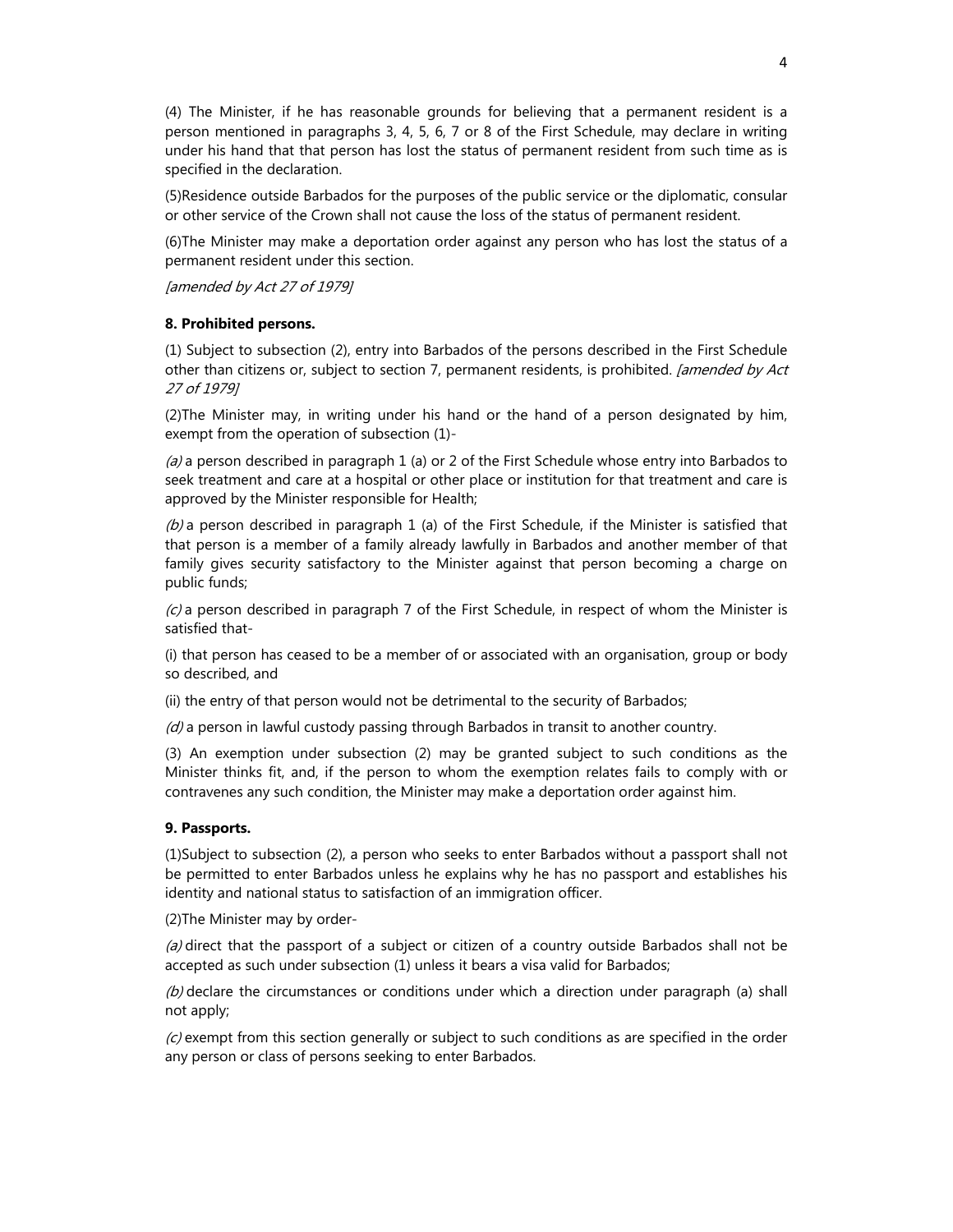#### **10. Entry into Barbados only at port of entry.**

(1) No person may enter Barbados by sea or air except at a port of entry.

(2) No person arriving in Barbados by sea or air may disembark without the consent of an immigration officer.

(3) The master of a vessel in which a person arrives in Barbados shall not allow that person to disembark without the consent of an immigration officer.

(4) A person who contravenes subsection (1), (2), or (3) is guilty of an offence under this Act.

(5) Notwithstanding any enactment to the contrary, an information for an offence under this section may be laid at any time.

#### **11. Duty of person entering Barbados.**

(1) A person who arrives in, seeks to enter or enters Barbados shall appear before an immigration officer at a port of entry for the purpose of being examined as to whether or not he may be permitted to enter Barbados.

(2) A person mentioned in subsection (1) shall upon his examination by an immigration officer truthfully answer all proper questions put to him by that officer, and, if so required by that officer, shall-

 $(a)$  make and sign a declaration stating whether or not he is carrying or has under his control any documents of any description specified by that officer which, in the opinion of that officer, are relevant for the purposes of the examination;

(b) produce to that officer any documents specified under paragraph (a) which are in his possession or under his control;

 $(c)$  submit himself and any baggage belonging to him or in his possession or under his control to be searched by that officer or any person acting under the authority of that officer for the purpose of ascertaining whether or not he is carrying or has under his control any documents specified under paragraph (a);

 $(d)$  submit himself to be medically examined by a registered medical practitioner.

(3)No female person may be searched under paragraph (c) of subsection (2) except by another female person.

(4)A person other than a citizen, or, subject to section 7, a resident, who-

(a) refuses to be examined as required by subsection  $(1)$ ;

(b) fails or refuses to comply with a request made by an immigration officer under subsection (2),

shall not be permitted to enter Barbados.

(5)Where in the opinion of an immigration officer a person cannot for any reason be properly examined under subsection (1) or paragraph (d) of subsection (2), that officer may detain that person until he can be properly so examined.

(6)A person detained under subsection (5) may be so detained on the vessel n which he arrived in Barbados or may be removed to and detained in any place in Barbados approved by the Minister for the purpose.

(7)A removal under subsection (6) of a person from the vessel on which he arrived in Barbados shall not constitute entry into Barbados by that person, and shall not exempt the owners of the vessel from the provision s of section 20.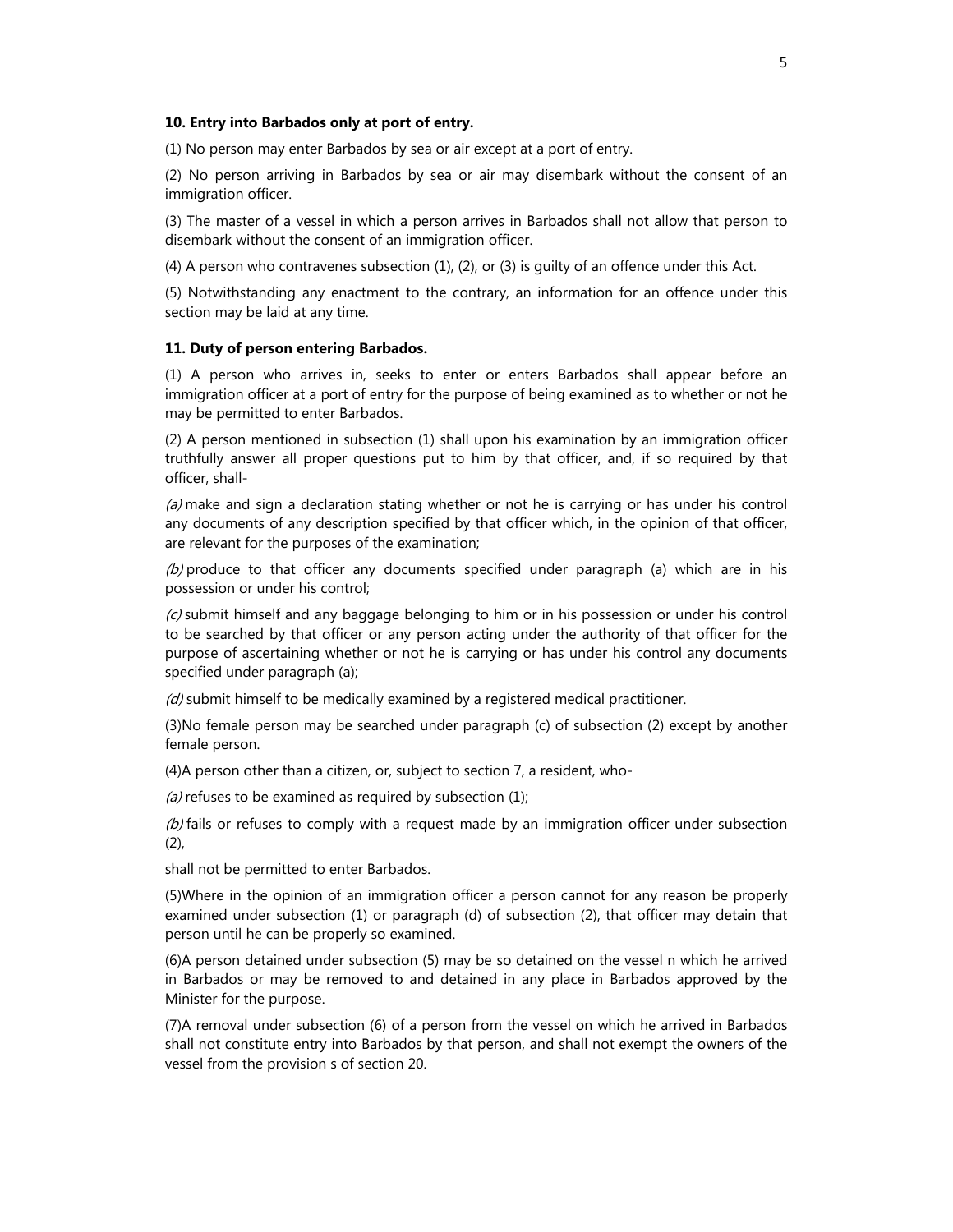#### **12. Duty of master of vessel.**

(1)The master of a vessel arriving in Barbados shall, if so required by an immigration officer-

 $(a)$  truthfully answer all proper questions put to him by that officer relating to the passengers and members of the crew of the vessel for the purposes of this Act;

 $(b)$  furnish that officer with separate lists in duplicate containing the names of the passengers and the members of the crew arriving in or departing from Barbados and such other information as may be prescribed.

(2) A passenger and a member of the crew of a vessel arriving in Barbados shall furnish to the master of the vessel all information necessary for the preparation of the lists mentioned in paragraph (b) of subsection (1).

#### **13. Permitted entrants.**

(1)Subject to this Act and the regulations, an immigration officer may permit-

(a) a person described in Part I of the Second Schedule to enter and remain in Barbados on such conditions and for such period, not exceeding, in the case of a person described in paragraph 2 or 4 of that Part of that Schedule, three years, as that officer considers appropriate in the particular case;

 $(b)$  a person described in Part II of that Schedule to enter and remain in Barbados on such conditions as that officer thinks fit and for such period not exceeding six months as that officer considers appropriate in the particular case.

(2)An immigration officer shall issue to a person permitted to enter Barbados under subsection (1), other than a person described in paragraph 1 of Part I of the Second Schedule, a permit in a form approved by The Minister expressed to be in force for the period and subject to the conditions specified therein; and a permit issued under this subsection may, notwithstanding the generality of subsection (1), be subject to a condition requiring the holder thereof to register with an immigration officer.

(3)The holder of a permit issued under subsection (2) who wishes-

 $(a)$  to remain in Barbados for a period longer than that specified in the permit; or

 $(b)$  to have the conditions specified in the permit varied, shall apply for the purpose to the Chief Immigration Officer in the prescribed form, and, if so required by that officer, report in person to an immigration officer and submit to an examination under this Act and the regulations, notwithstanding that he is already in Barbados.

(4)Where an application has been made under subsection (3), the Chief Immigration Officer may, with the approval of the Minister,

(a) extend the period specified in a permit; or

 $(b)$  vary the conditions of that permit, in such manner as is fit and proper under this Act or the regulations; and

(5)The Minister may at ant time-

(a) modify or cancel any condition specified in;

(b) vary the period specified in; or

(c) revoke,

a permit issued under subsection (2).

(6)Where a person to whom a permit was issued under subsection (2) remains in Barbados after the expiration or revocation thereof, the Minister may make a deportation order against him.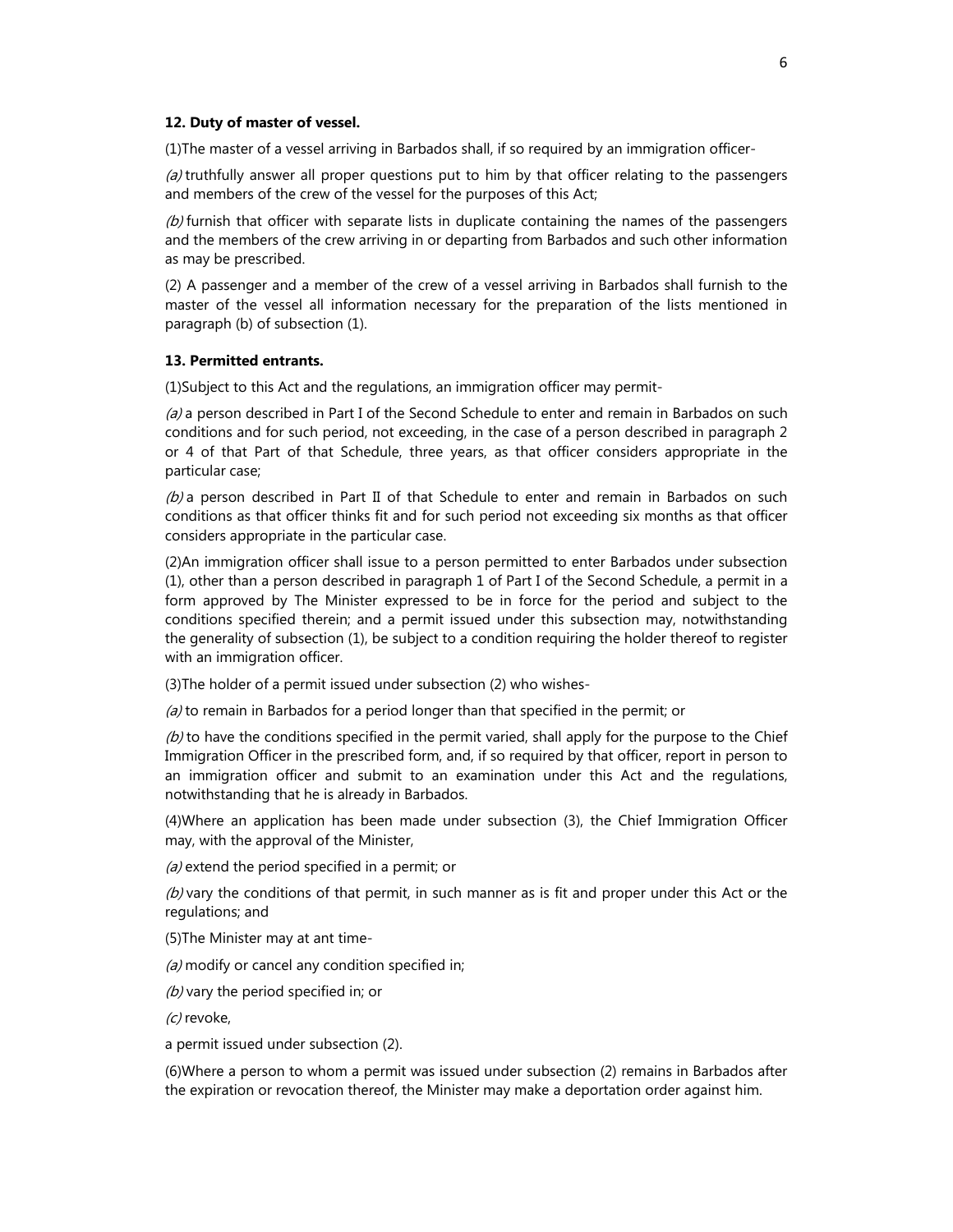(7)Without limiting or affecting the operation of this section, the Minister may grant to a person special permission to remain in Barbados on such terms and conditions as he thinks fit.

[amended by Act 27 of 1979]

### **14. Special provisions as to seamen.**

(1)A member of the crew of a vessel, other than a citizen or resident, shall not be discharged there from in Barbados without the consent of an immigration officer.

(2)An immigration officer may not give his consent under subsection (1) to the discharge in Barbados of a member of the crew of a vessel unless the owner, master or agent of the vessel has made arrangements to the satisfaction of that officer for ensuring that that member of crew will not become a charge on public funds.

(3)If a member of the crew of a vessel, other than a citizen or permanent resident-

(a) is discharged there from in contravention of subsection  $(1)$ ;

 $(b)$  in Barbados deserts from or is left behind by the vessel, the Minister may make a deportation order against him.

[amended by Act 27 of 1979]

### **15. Charging of members of crew of a vessel or stowaway or extra hand.**

Where a member of the crew of a vessel, a stowaway or an extra hand, other than a citizen or permanent resident, is charged before a magistrate with an offence committed prior to the arrival in Barbados of the vessel or while the vessel is in Barbados, the magistrate-

 $(a)$ if he convicts the person charged, may, in awarding punishment, order that on the expiration of the sentence or on the sooner readiness of the vessel to proceed from Barbados the person shall be taken in custody aboard the vessel for removal from Barbados;

(b) if he discharges the person charged, shall in the order of discharge order that person to be immediately taken back to the vessel.

[amended by Act 27 of 1979]

#### **16. Persons unlawfully entering or in Barbados.**

Nothing in this Act shall be construed as conferring the right to be or remain in Barbados on any person who-

(a) either before or after the commencement of this Act has entered Barbados otherwise than in accordance with the former Act or this Act, as the case may be; or

( $b$ ) is at the commencement of this Act a prohibited immigrant within the meaning of the former Act,

and the Minister may make a deportation order against any such person.

## **PART III Work Permits**

#### **17. Work permits.**

(1)A person other than a citizen, permanent resident or immigrant may not in Barbados engage in any occupation or accept employment without having first obtained a written permit for the purpose granted by the Minister.

(2)A person may not engage or employ another person who is not a citizen, permanent resident or immigrant unless there is a work permit in force in relation to that other person and for the purpose of that engagement or employment.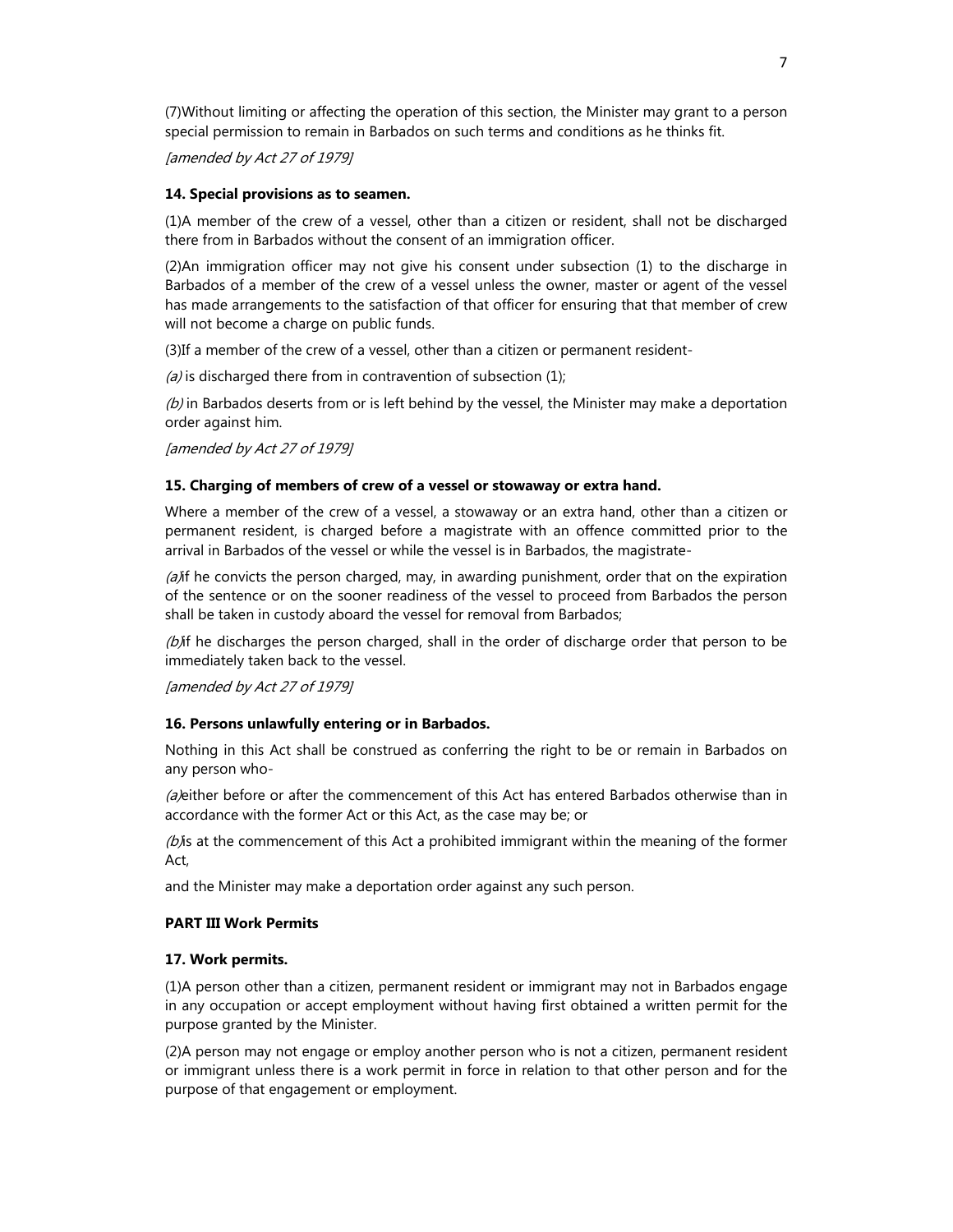(3)A work permit shall be in such form and may be granted subject to such conditions as the Minister thinks fit.

(4) Any person who-

(a) contravenes subsection (1) or (2); or

 $(b)$  being the holder of a work permit, contravenes or fails to comply with any condition subject to which that permit was granted,

is guilty of an offence under this Act.

(5)The Minister may at any time-

(a) modify or cancel any condition specified in; or

(b) revoke,

a work permit.

(6)For the purposes of this section, the expression "immigrant" dose not include a person to whom permission has been granted by the Minister to become a permanent resident on the ground mentioned in paragraph (d) of section 6.

[amended by Act 27 of 1979]

### **18. Applications for work permits.**

(1)An application for a work permit shall be made in such form renewal of a work permit, such fees as may be prescribed.

(2)There shall be paid in respect of the application, grant and renewal of a work permit, such fees as may be prescribed.

(3)Regulations under this section may specify the level of fees in respect of different categories of employment and in respect of different categories of persons.

## **19. Security.**

The Minister may require the employer or proposed employer of a person in relation to whom a work permit is granted to furnish to Chief Immigration Officer security in such form as the Minister determines and in such amount as the Minister thinks sufficient to meet the cost of the repatriation of the person to whom the permit relates and his dependants (if any), and in any such case the permit shall be of no force or effect until the security is furnished.

#### **PART IV Removal of persons not permitted to enter Barbados, deportation and detention**

#### **20. Person not permitted to enter Barbados.**

(1)Where a person who seeks to enter Barbados is not permitted to do so an immigration officer may give directions-

 $(a)$  to the master of the vessel on which the person arrived in Barbados requiring him to remove the person from Barbados in that vessel;

 $(b)$  to the owners, or agents in Barbados of that vessel, requiring them to remove the person from Barbados in any vessel of which they are owners or agents; or

 $(c)$  to the owners or agents of that vessel requiring them to arrange for the person's removal from Barbados in any vessel bound for a country specified in the directions, being a country-

(i)of which the person is a citizen,

(ii)in which the person obtained a passport or other document of identity,

(iii)in which the person embarked for Barbados, or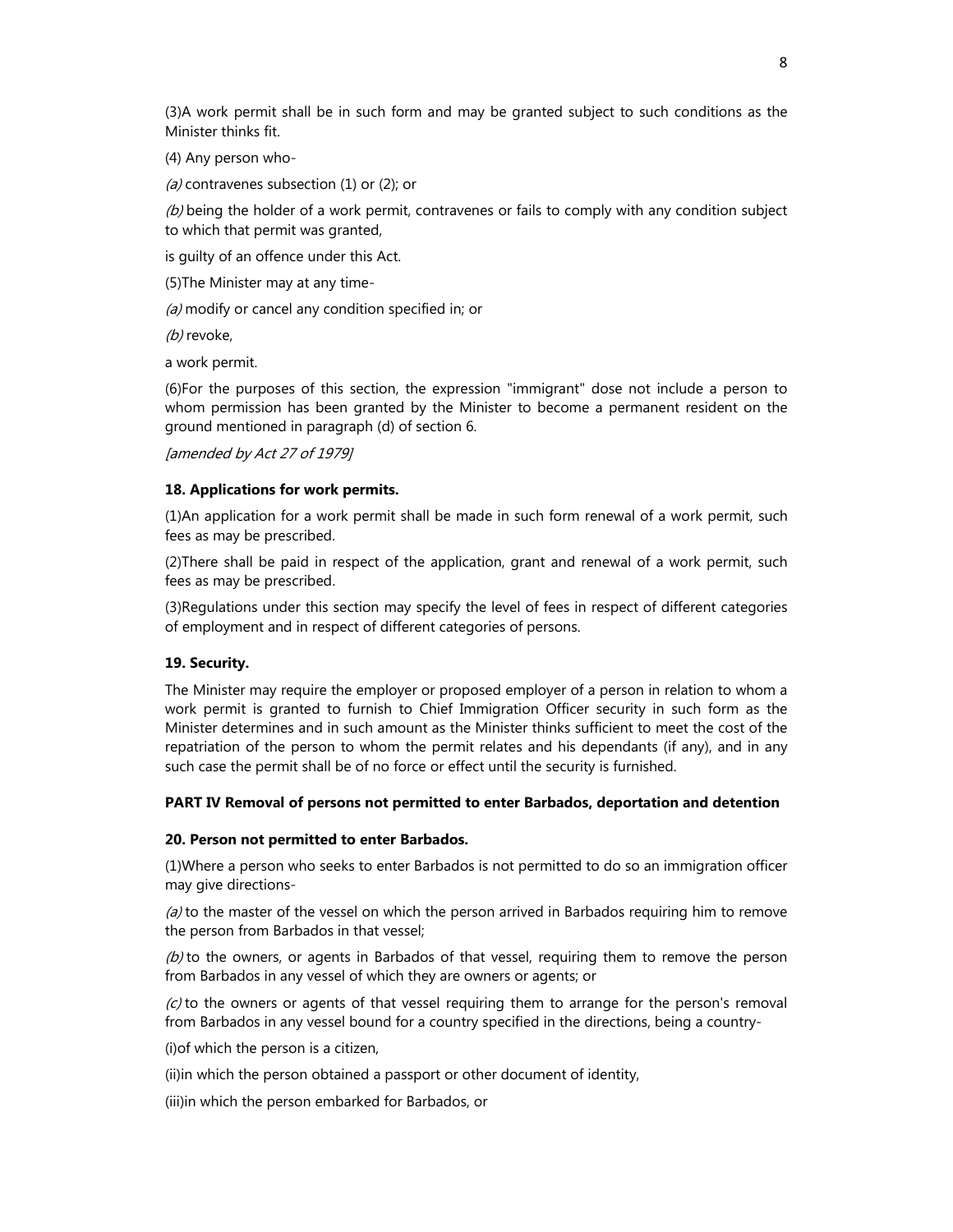(iv)which there are reasonable grounds for believing that the person will be permitted to enter,

and for securing the person a passage to that country.

(2)Where a person who is not permitted to enter Barbados appeals against the decision of the immigration officer, the liability of the owners or agents of the vessel in which he arrived in Barbados for his removal from Barbados is not affected by the appeal.

(3)Nothing in subsection (1) affects the liability of a person who is not permitted to enter Barbados to pay to the owner or agents of the vessel in which he arrived in Barbados the cost of his passage from Barbados.

(4)If it a appears to Minister that in the circumstances of any particular case it is not practicable for directions to be given under subsection (1) in respect of any person who is not permitted enter Barbados, or that directions so given would be ineffective, the Minister or any person acting under his authority may give to the owner or agents of any vessel any directions an immigration officer is empowered to give to the owners or agents of the vessel in which the person arrived in Barbados; but, in any such case, the costs of complying with the directions shall be defrayed out of moneys provided for the purposed by Parliament.

(5)If a person to whom directions are given under subsection (1) or (4) fails or refuses to comply with those directions, he is guilty of an offence under this Act.

(6)Any person in respect of whom directions are given under this section may be placed, under the authority of an immigration officer, on board any vessel in which he is to be removed from Barbados in accordance with the directions.

## **21. Deportation orders.**

(1) A deportation order in the prescribed form or a copy thereof shall be served on the person against whom it is made and on such other persons as may be prescribed.

(2) Unless otherwise provided in this Act, a deportation order shall be executed as soon as practicable.

(3) A deportation order does not become invalid on the ground of any lapse of time between its making and execution, and remains valid after execution unless cancelled by the Minister.

(4) An appeal made under section 23 (2) against a deportation order stays the execution of the order pending the determination of the appeal.

(5) A person who commits an offence under this Act or the regulations may, notwithstanding the fact that a deportation order has been made against him, be prosecuted and required to undergo any punishment imposed upon him in respect of that offence before he is deported.

(6) Where a deportation order is made against a person who-

 $(a)$  at the time of its making is an inmate; or

 $(b)$  before its execution becomes an inmate,

of a prison, it may not be executed until that person ceases to be liable to be detained therein.

(7) A person against whom a deportation order is made shall leave Barbados in accordance with the terms of the order and shall thereafter, so long as the order is in force, remain out of Barbados.

(8) A person who re-enters Barbados in contravention of a deportation order may again be deported under that order.

(9)A person who contravenes or fails to comply with subsection (7) or (8) is guilty of an offence under this Act.

(10) A person who, having been removed or otherwise lawfully sent out of Barbados, enters or resides in Barbados without the permission in writing of the Minister is guilty of an offence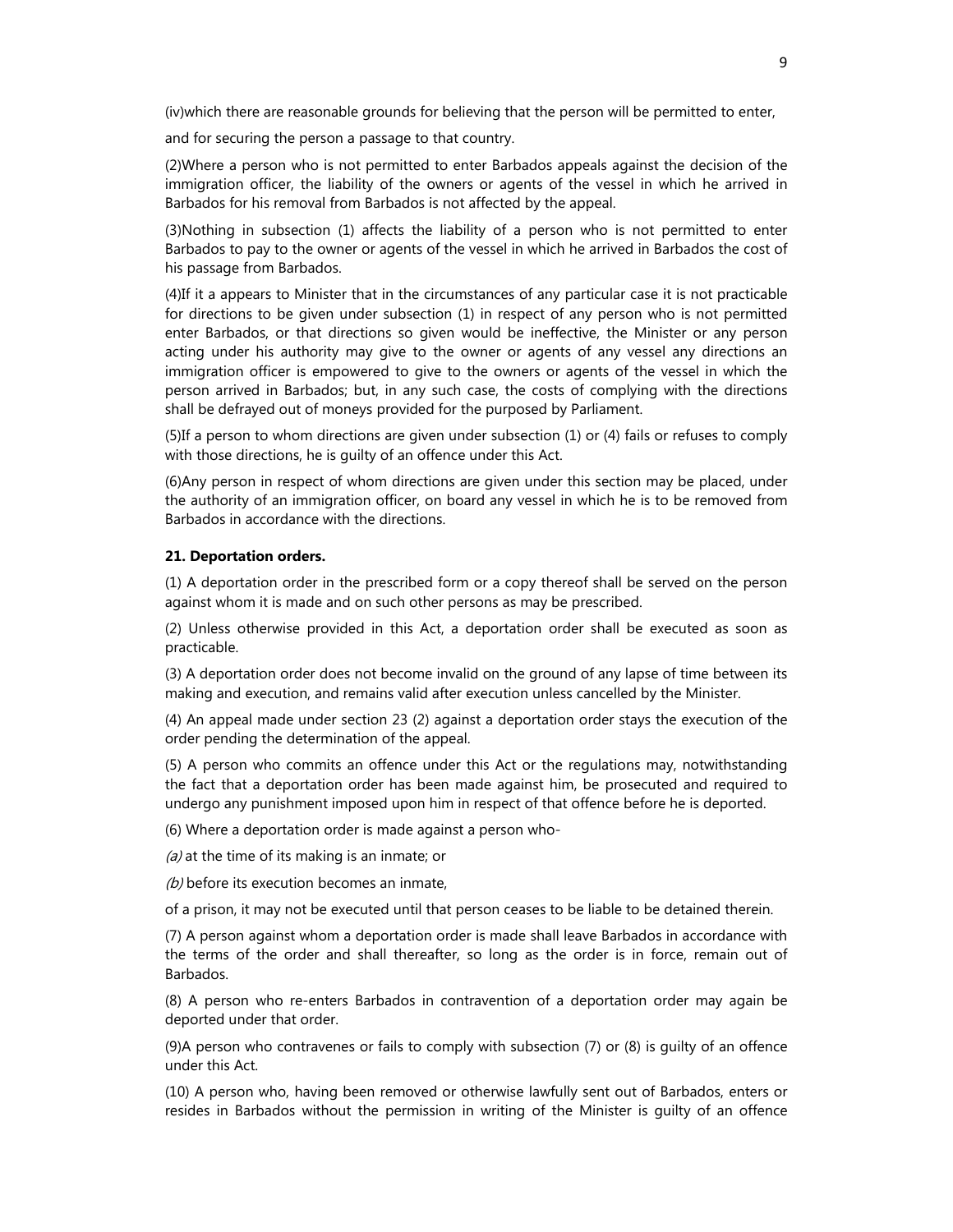under this Act, and, in addition to any other penalty provided by this Act, is liable to be again removed from Barbados.

(11) Unless otherwise directed by the Minister, a person against whom a deportation order is made may be requested or allowed to leave Barbados voluntarily provided that he complies with the conditions governing his voluntary departure.

## **22. Detention.**

(1) A person who is refused permission to enter Barbados may be detained in custody by an immigration officer or a member of the Police Force in such place as the Minister approves until he is removed from Barbados in accordance with directions given under section 20.

(2) Where a deportation order is made against a person, the Minister may order that person to be detained in custody in such place as the Minister directs and for such period as may be necessary for the purpose of making arrangements for his removal from Barbados.

(3) Where a person is detained under this section, an immigration officer, a member of the Police Force, prison officer or any other person authorised by the Minister may take such steps as may reasonably be necessary for photographing, measuring or otherwise identifying him.

(4) A person who is detained pursuant to the sentence or order of a court and would otherwise be liable to be detained under this section may be taken in the custody of a member of the Police Force or prison officer to or from any place where his attendance is required for the purpose ascertaining his citizenship or of making arrangements for his removal from Barbados.

(5) A person who is ordered or authorised to be detained under this section may be arrested without warrant by an immigration officer or a member of the Police Force.

#### **23. Appeals.**

(1) No court has jurisdiction to review, quash, reverse, restrain or otherwise interfere with any proceeding, decision or order of the Minister or an immigration officer had, made or given under the authority of this Act relating to-

(a) the refusal of permission to any person to enter Barbados or the removal of that person from Barbados; or

 $(b)$  the detention or deportation of any person,

upon any ground whatsoever unless that person is a citizen or a permanent resident.

(2) A citizen or permanent resident may appeal to the High Court and thence to the Court of Appeal against any proceeding, decision or order mentioned in subsection (1).

(3) Appeals under subsection (2) shall be brought by way of originating summons.

(4) Where an appeal is made under subsection (2) the Court may order the detention or admission to bail of the appellant pending the determination of the appeal.

[amended by Act 27 of 1979]

#### **24. Recovery of costs of deportation.**

(1)Where a magistrate is satisfied by information in writing made on oath-

 $(a)$  that expenses have been or will be incurred by or on behalf of the Crown in connection with the maintenance, medical treatment or removal from Barbados of a person against whom a deportation order is made; and

(b) as to the amount or estimated amount of those expenses, the magistrate may issue a warrant for the levy of that amount or estimated amount by distress or sale of any moveable property of that person, and for the purposes of the recovery of that amount or estimated amount may order forfeiture of any moneys in the possession of that person.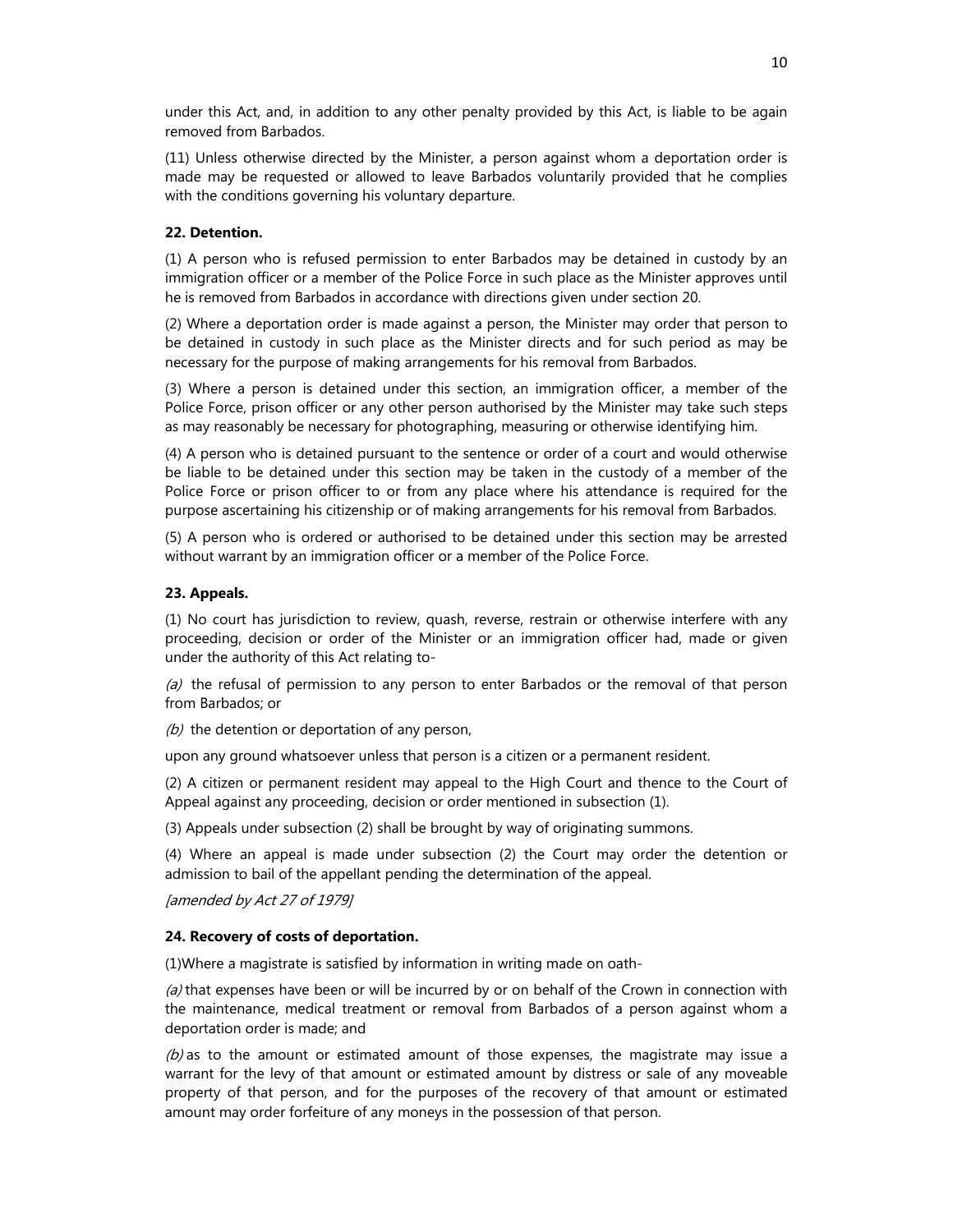(2) A warrant issued under subsection (1) may be executed in the same manner as a writ of execution issued under the Magistrates Jurisdiction and Procedure Act for the levy of a sum of money adjudged to be paid by order of a magistrate's court.

(3) The partial recovery of expenses under subsection (1) does not prejudice the liability of any surety for the balance, nor is the issue or execution of a warrant or the forfeiture of moneys under that subsection a condition precedent to the liability of any surety or to the enforcement of that liability.

## **PART V Administration**

## **25. Immigration officers.**

(1) The power to appoint, remove and exercise disciplinary control over the Chief Immigration Officer and immigration officers for the purposes of this Act is hereby vested in the Minister.

(2) The number of immigration officers that may be appointed under subsection (1) and the conditions of service of such officers shall be such as may be determined by the Minister with the approval of the Minister responsible for Establishments.

(3) In the exercise of his functions under this Act an immigration officer shall act in accordance with the directions and instructions of the Minister.

(4) For the purpose of discharging his functions under this Act, an immigration officer may, with the assistance of such persons as he thinks fit-

 $(a)$  without a search warrant, enter upon and search any vessel in Barbados;

 $(b)$  question any person who seeks to enter or leave Barbados or who he believes is a prohibited immigrant within the meaning of the former Act;

 $(c)$  without warrant arrest any person who he has reasonable grounds for believing has committed an offence under this Act or the regulations.

# **26. Permits.**

(1) A permit granted under this Act shall be in the form approved by the Minister and shall contain such particulars and marks including photographs and finger prints as may be necessary for the purpose of identifying the person to whom it relates.

(2) The Minister may direct that a permit granted under this Act may be endorsed on the passport or other document establishing the identity and national status of the person to whom it relates, or in such other manner as the Minister thinks fit.

## **27. Evidence of administrative matters.**

(1) Notwithstanding any enactment or other law to the contrary, any matter relating to the administration of this Act and the regulations, including-

 $(a)$  any matter relating to the records in the possession of an immigration officer;

 $(b)$  the delivery or non-delivery or the receipt or non-receipt of any document;

(c')the failure to do or the doing of any act;

 $(d)$  the date or time for the doing of any act remaining undone,

may be proved by the affidavit of an immigration officer setting out that he has examined the records maintained by or under the authority of the Chief Immigration Officer or the Minister and what those records indicate with respect to the matter.

(2)An affidavit under subsection (1) shall be prima facie evidence of-

(a) the facts set out therein; and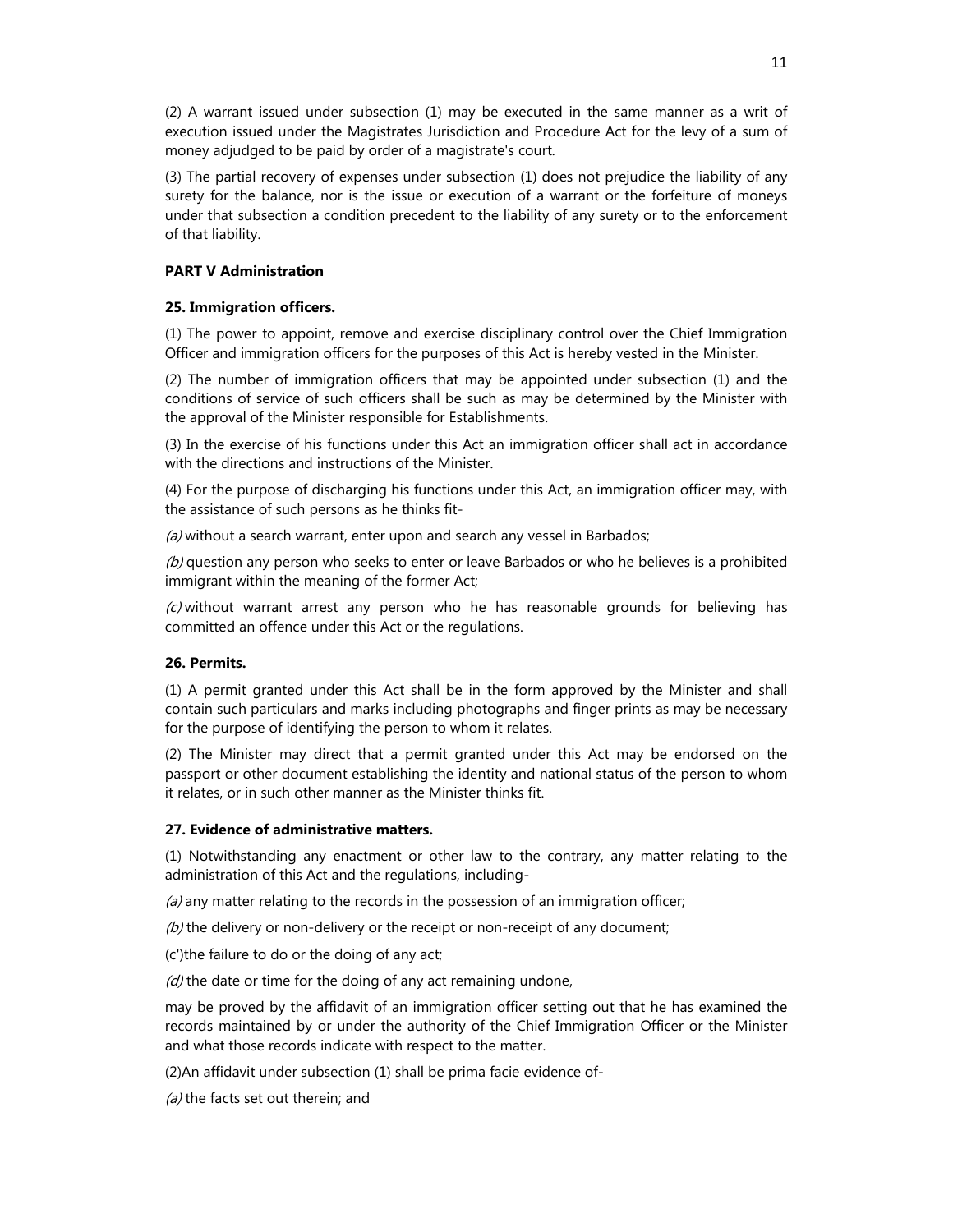$(b)$  the fact that the records referred to therein show correctly when and whether act was or was not done,

and it is not necessary for its admissibility in evidence to prove the signature or status of the person making it or the official character of the person before whom it is sworn.

### **28. Production of permits.**

(1) A person to whom a permit is issued or granted under this Act shall produce that permit to an immigration officer or member of the Police Force on demand or within three days after such demand at such place as is specified by that officer or member.

(2) A person who without reasonable excuse fails or refuses to comply with subsection (1) is guilty of an offence under this Act.

#### **PART VI Miscellaneous**

### **29. Offences.**

A person who-

 $(a)$  being the master of a vessel arriving in or departing from Barbados-

(i) refuses to answer or wilfully gives an untrue answer to any question referred to in paragraph (a) of section 12 (1), or

(ii) fails or refuses to furnish an immigration officer with any list referred to in paragraph (b) of section 12 (1) or furnishes any such list which is false in a material particular;

(b) being a person seeking to enter or entering Barbados-

(i) wilfully gives an untrue answer to any question referred to in section 11 (2),

(ii) wilfully makes a false statement in a declaration referred to in paragraph (a) of section 11 (2), or

(iii) wilfully supplies any false information for the preparation of any list referred to in paragraph (b) of section 12 (1);

 $(c)$  assaults, resists, obstructs or hinders or uses any threatening, insulting, indecent or abusive language to, an immigration officer, a member of the Police Force or any person acting under the authority of this Act in the execution of his duty under this Act or the regulations;

(d) without lawful excuse knowingly harbours or conceals-

(i) any other person who is in Barbados in contravention of this Act, or

(ii) any other person who, having entered Barbados under the authority of a permit issued under section 13 (2), has contravened or failed to comply with any condition to which the permit is subject;

 $(e)$  being a person lawfully detained under this Act, escapes or attempts to escape from such detention;

 $(f)$  knowingly aids, assists or procures a person who has not been permitted to enter Barbados or against whom a deportation order is in force to enter Barbados;

 $(q)$  with the intention of entering or remaining in Barbados or of assisting any other person to enter or remain in Barbados-

(i) fabricates or falsifies any passport, permit or other document,

(ii) uses, utters or attempts to use or utter-

 $(A)$  any passport, permit or other document which he is not entitled to use or utter, or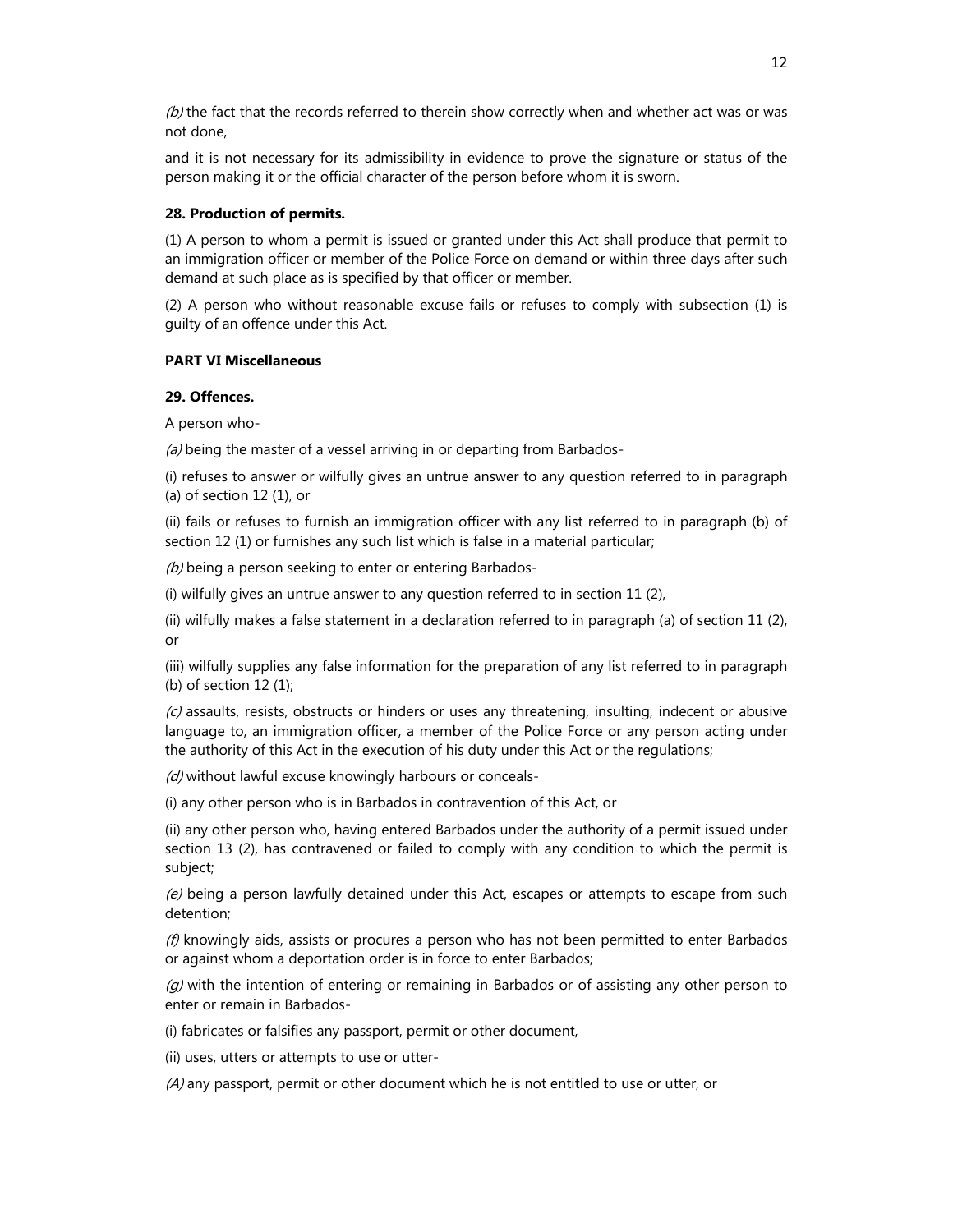$(B)$  any fabricated or falsified passport, permit or other document knowing the same to be fabricated or falsified,

is guilty of an offence under this Act.

### **30. Penalties.**

A person who is guilty of an offence under this Act is liable on summary conviction to a fine of five thousand dollars or to imprisonment for twelve months or both.

### **31. Regulations.**

(1)The Minister may make regulations-

 $(a)$  prescribing the circumstances in which a vessel is to be deemed to be arriving in or departing from Barbados;

 $(b)$  designating places in Barbados as ports of entry for the examination by immigration officers of persons seeking to enter or entering Barbados;

 $(c)$  requiring persons disembarking or embarking in Barbados or any class of such persons to produce to an immigration officer, if so required, landing or embarkation cards in such form as the Minister directs and requiring the owners or agents of vessels to supply those cards to such persons;

 $(d)$  prescribing the functions of immigration officers;

 $(e)$  prescribing an employer's responsibilities in relation to the repatriation of an employee who is the holder of a work permit;

(f) prescribing the time, place and manner of examining persons found in Barbados after the commencement of this Act and who are suspected of being in Barbados contrary to the former Act or this Act;

 $(q)$  prescribing the means t be taken for identifying persons suspected of being in Barbados contrary to the former Act or this Act;

 $(h)$  prescribing anything that is by this Act authorised or required to be prescribed;

(i) prescribing the fees to be paid in respect of-

(i) the making or granting of any application under this Act or the regulations,

(ii) the issue of any permit, certificate or other document approved, made or prescribed by or under this Act or the regulations; and

(i) generally for carrying out the objects and purposes of this Act.

(k) prescribing the conditions of entry into Barbados of persons generally or different classes of persons. [inserted by Act 46 of 1979]

(2) Regulations made under paragraph (i) of subsection (1) may contain such provisions as the Minister considers necessary or expedient for giving effect thereto, including such qualifications, exceptions and conditions as he thinks fit.

(3)All regulations made under subsection (1) shall be subject to negative resolution.

(4)Judicial notice shall be taken of all regulations made under subsection (1).

## **31A.**

The Immigration Regulations, 1953 shall be deemed to have been made under this Act, and shall be construed mutatis mutandis for the purpose of giving the necessary effect thereto.

[inserted by Act 27 of 1979]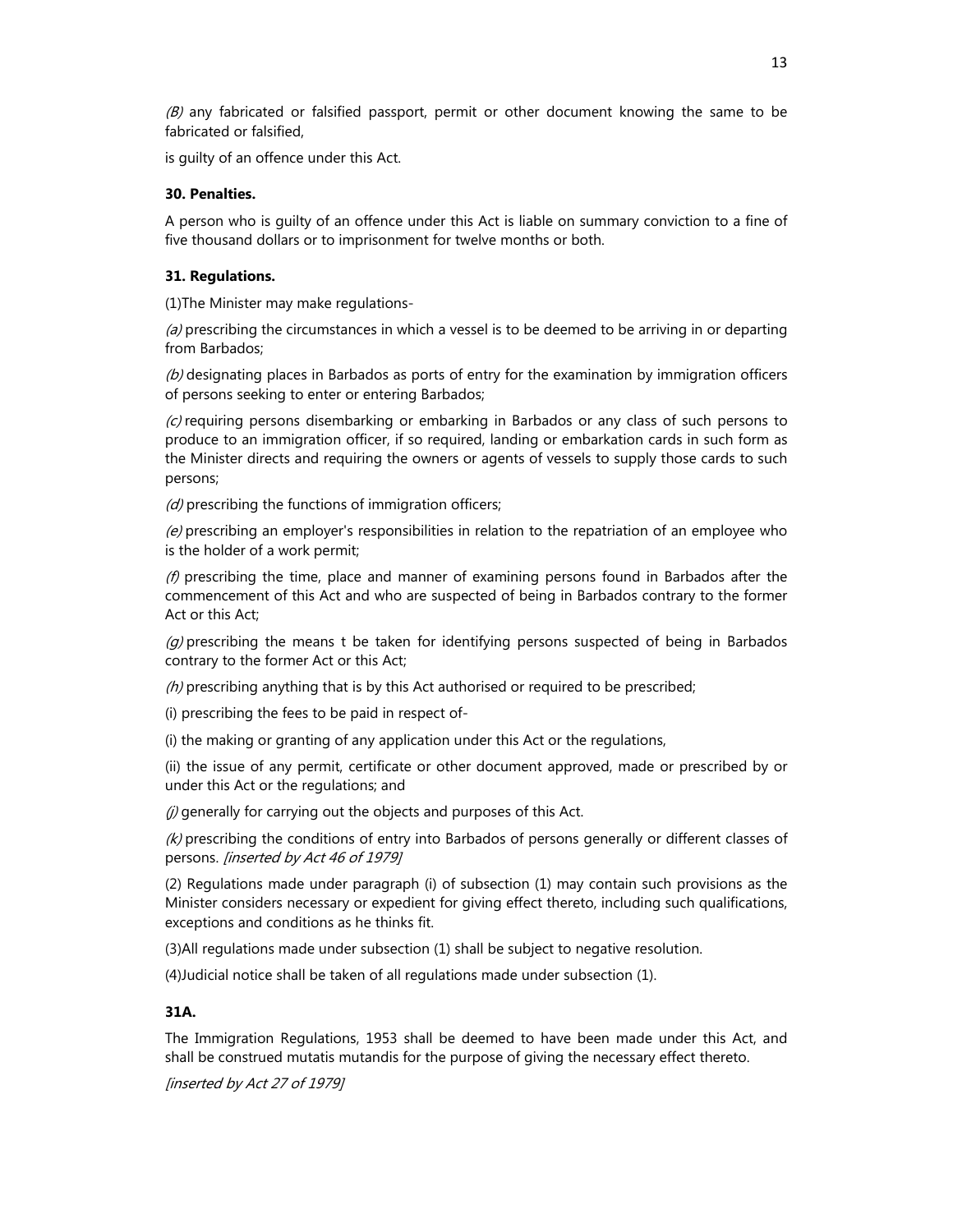#### **32. Transitory provisions.**

(1) Notwithstanding anything in Part II, a person who at the commencement of this Act was ordinarily resident in Barbados for a period of five years or more may apply to the Minister for permission to become a permanent resident, and the Minister may, if he thinks fit, grant such permission; but any such application shall be made within one year from the date of the commencement of this Act and no later, unless the Minister upon an application in writhing made by or on behalf of a person concerned allows some further period, not exceeding three years, within which the application may be made.

(2) Every person other than a person referred to in subsection (1) who-

(a) has a permit under the former Act to enter Barbados; and

(b) wishes-

(i) to remain in Barbados for a period longer than that previously granted, or

(ii)t o have the conditions attaching to his entry varied,

shall, within the period of six months from the date of the commencement of this Act, or such longer period as the Minister allows, report in person to an immigration officer and shall, notwithstanding that he is already in Barbados, submit to an examination under this Act and the regulations, and an immigration officer may issue him a permit in accordance wit section 13 (2) as if he had entered Barbados under section 13 (1).

(3) A person who immediately before the commencement of this Act has resided in Barbados for a period of less than five years shall, if he does not already hold a permit that is in force by virtue of having been granted under the former Act specifying some lesser period than six months, be deemed to hold a permit under section 13 (2) authorising him to remain in Barbados for a period of six months from the date of the commencement of this Act but no longer, and subsection (2) shall apply to such person.

(4) Subsection (3) does not apply to a person who-

(a) has unlawfully entered Barbados;

 $(b)$  is at the commencement of this Act prohibited immigrant within the meaning of the former Act.

(5) Where an application-

 $(a)$  is not made within the period of one year referred to in subsection (1) or such further period as is allowed thereunder, or

 $(b)$  made under subsection (1) is refused,

a person shall be deemed to be a permitted entrant for the purposes of this Act but, if he fails to obtain from an immigration officer a permit in accordance with section 13 (2) as if he had entered Barbados under section 13 (1), the Minister may make a deportation order against him.

(6)A person who fails to comply with subsections (2) and (3) shall for all the purposes of this Act be deemed not to be a permitted entrant, and the Minister may make a deportation order against him.

(7)Where the Minister refuses an application made by a person under subsection (1) on the ground that he does not consider that such a person was ordinarily resident in Barbados for the period required by that subsection, but in no other case, he shall so certify upon giving notice of the refusal.

(8)A person to whom subsection (5) applies may appeal to the High Court (whose decision on such appeal shall be final) on the ground only that there is a reasonable excuse for his failure to apply for permission to become a permanent resident in accordance with subsection (1), or, where the application is refused because the Minister considers that such person is not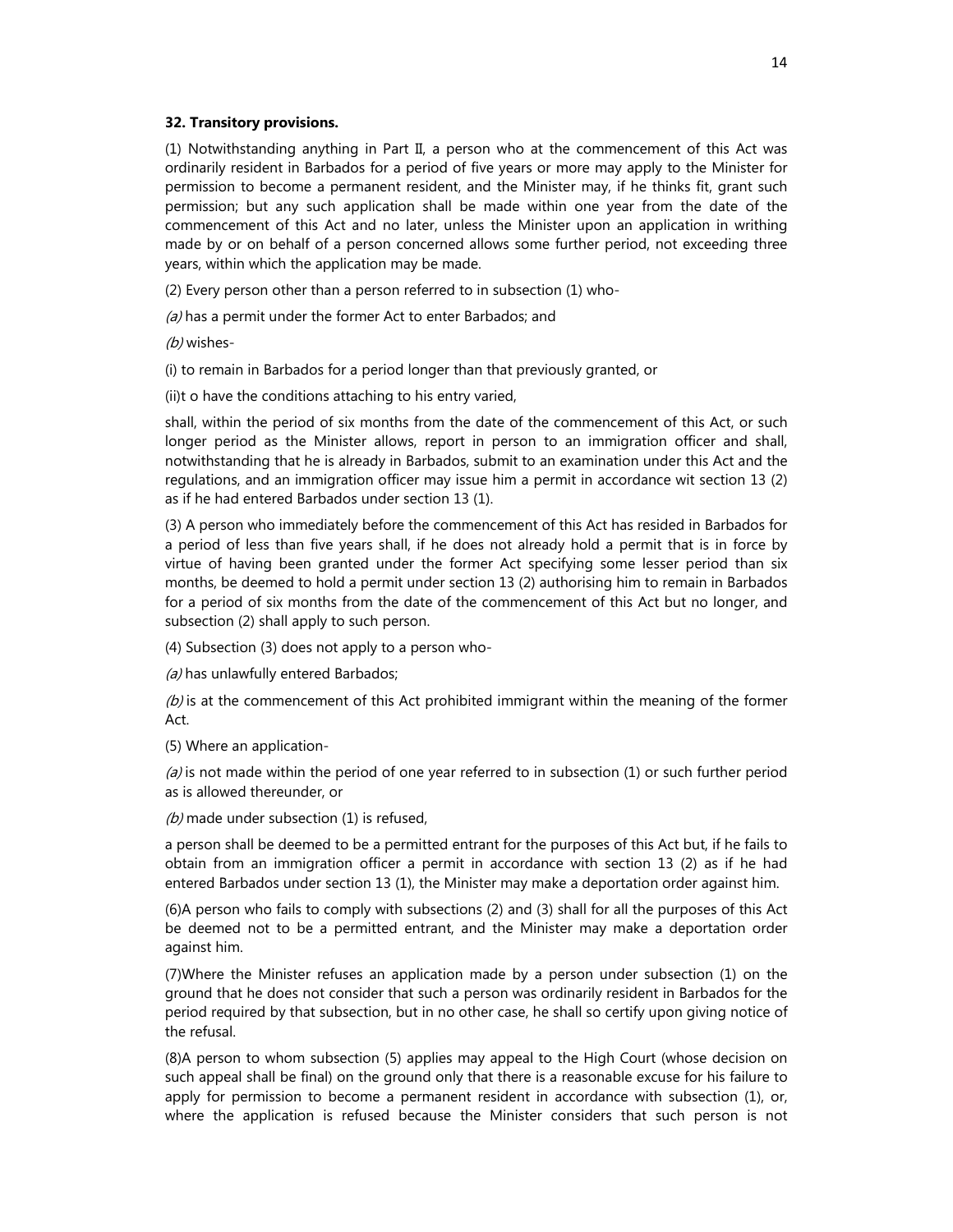ordinarily resident in Barbados for five years upon the commencement of this Act, on the ground that he was so ordinarily resident.

(9)Appeals under subsection (8) shall be brought by way of originating summons.

[amended by Act 27 of 1979]

### **FIRST SCHEDULE Prohibited Persons**

1. Persons who are-

 $(a)$  idiots, imbeciles, feeble-minded persons, epileptics, persons of unsound mind or mentally deficient, dumb, blind, or physically handicapped to the extent of being unable to earn a living (unless they conclusively establish that they will not have to earn a living) or persons likely to become charges n public funds; or

(b) paupers, vagrants or professional beggars.

2. Persons suffering from communicable diseases within the meaning of any regulations relating to such diseases made under the Health Services Act.

3. Persons who-

(a) are prostitutes or persons whose behaviour offends public morality; or

 $(b)$  seek to enter Barbados to engage in immoral sexual acts.

4. Persons who-

 $(a)$  are addicted to the use of any drug;

 $(b)$  are or have been at any time engaged or reasonably suspected of being likely to engage in the unlawful giving or using, the offering or exposing for sale, or buying of, or the trading or trafficking in, any drug, or

 $(c)$  have been convicted of an offence under any enactment relating to dangerous or narcotic drugs.

5. Persons who-

 $(a)$  have been convicted of, or admit to having committed, a criminal offence which, if committed in Barbados, is punishable with imprisonment for a term of one year or longer;

 $(b)$  knowingly or for profit, aid, encourage or procure other persons who are not citizens of Barbados to enter Barbados illegally.

(c) are stowaways or seek to enter Barbados illegally.

6. Persons who are or have been at nay time before or after the commencement of this Act advocates of-

 $(a)$  the overthrow by force or violence of the Government of Barbados or any other country or of all forms of law;

 $(b)$  the abolition of organised government;

 $(c)$  the assassination of any person or the unlawful destruction of property.

7. Persons who are or have been members of or affiliated to any organization which entertains or teaches any doctrine or practice specified in sub-paragraphs (a) to (c) of paragraph 6.

8. Persons in respect of whom there are reasonable grounds for believing that they are likely to engage in espionage, sabotage or other subversive activity directed against or detrimental to the security of Barbados.

9. Persons against whom deportation orders have been made.

10. Persons seeking to enter Barbados who are not in possession of a passport.